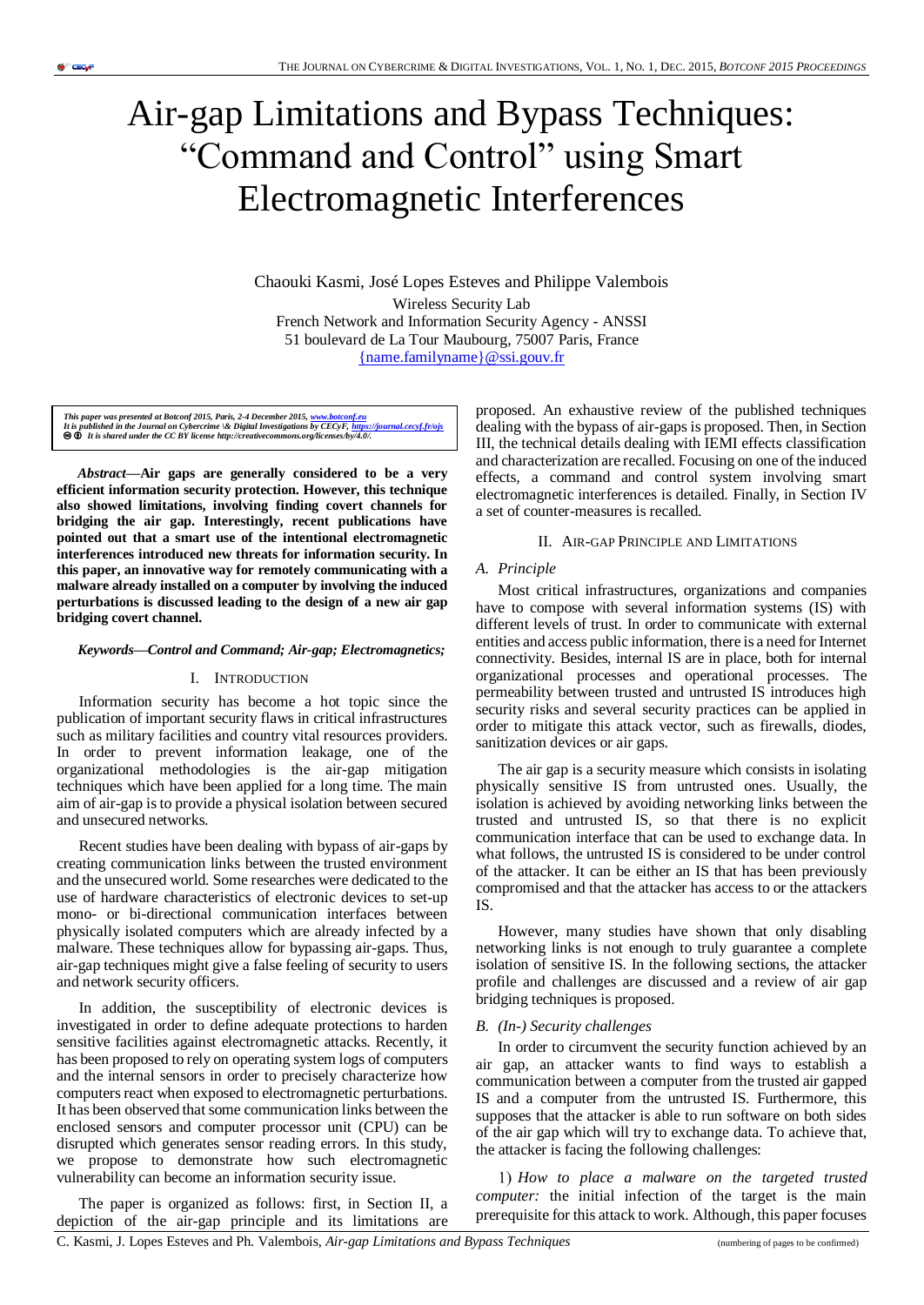on the design of a covert communication channel assuming the infection phase has already succeeded, the main lines of information system infections are briefly recalled hereafter. The exchanges between the trusted IS and external entities are supposed to be rare and controlled. However, several threats can be considered as a compromise vector. First, the malware can be spread by a software or hardware modification of the target in the supply chain [1, 2]. This could be done by compromising the suppliers IS or by intercepting and modifying the devices before they are delivered to the final user. Secondly, the malware can be introduced intentionally or unintentionally by an authorized employee, through an infected flash drive for example. Finally, the update procedures can also be considered as a weak point that can be exploited in order to compromise the target, by either adding a malicious payload in the update package itself or by infecting the transport medium.

*How to communicate with the malware:* once the preliminary infection phase is performed and depending on the context and his motivations, the attacker may need to set up a communication channel. A channel to send data to the target will mainly be a command and control channel, to send commands, new payloads to execute and to trigger the execution or the interruption of a task. A channel to receive data from the target will generally be used as a feedback vector to retrieve the internal state of the malware or as a data exfiltration channel. Some of the techniques that can be used in order to exchange data with the target isolated system are discussed in the next section*.*

#### *C. Review of air gap bypass techniques*

In this section it is assumed that the preliminary infection phase has succeeded. Both air gapped computers run a malicious process which will, among other malicious actions, try to establish one or several communication channels between the trusted IS and the untrusted IS. The techniques that can be used to achieve this mainly consist in exploiting the available built-in wireless communication interfaces or in setting up a covert channel using the internal resources of the targeted device either as a transmitter or as a receiver.

In order to set up a communication channel, the malware running on the target can try to get access to the built-in communication interfaces the target encloses. It will first check the presence of such interfaces, e.g. Wi-Fi, Bluetooth or GSM adapters. If one of these interfaces is present and can be enabled by the malware, an attacker could set-up a fake base-station or routers to start communicating with the malware or to act as a bridge between the target and other compromised IS. Nevertheless, in sensitive environments, the wireless interfaces or at least the drivers (not recommended) are generally removed. Thus, it is necessary to explore alternative methods to set-up a communication channel, by exploiting a single bidirectional covert channel or by combining two unidirectional channels resulting in a so called hybrid covert channel [3]. A covert channel is generally defined as a computer security attack that creates a capability to transfer information between two entities that are not allowed to communicate by using channels that are neither intended for information transfer nor subjected to access control rules [4]. In what follows, a review of some previous work that can result in a covert channel allowing to bridge air gaps is proposed.

Removable peripherals that are generally used along with computers can sometimes be inadvertently used as a data storage platform. They generally enclose microcontrollers and memory chips that can be accessed directly by the host system. Mice, keyboards (with USB report descriptors) [5] and even screens or video projectors (with DDC and MCCS) [6, 7] possess memory units that can be modified by the host for configuration purposes. Switching peripherals such as KVM switches have been widely investigated and it has been proven that most of them provide ways to exchange data between two connected hosts [8]. Thus, even if they are not intended to provide a communication channel, they can become a good bidirectional half-duplex covert channel. This statement can be generalized to any electronic device that is simultaneously or alternatively connected to both of the air gapped computers.

Using sound as a physical communication vector has also been proposed, either by a direct use of a sound card with a microphone and speakers or via noisy internal components. Google has recently released a Google Chrome plugin called Google Tone that emits DTMF modulated sounds in order to share data between two computers. In this case, the system is not conceived as stealthy because the chosen frequencies and modulations can be heard by the human ear [9]. However, it is a good example of bidirectional covert channel. Stealth can be achieved by using other modulations [10] or frequencies (ultrasonic signals), as it has previously been proposed in [11].

It has also been reported that the BadBIOS malware was using ultrasounds to bridge air gaps [12]. The exploitation of the acoustic emanations due to internal components activity can also be used as a unidirectional covert channel to exfiltrate data. It has been shown in [13] that electronic components can produce an acoustic emanation that is correlated to the operations processed. Mechanical waves can also be captured by using vibration aware sensors such as gyroscopes embedded in modern smartphones and tablets. In [14] a smartphone's gyroscope is used to eavesdrop on voice conversations. Thus it is straightforward that this can easily be used as a unidirectional or bidirectional (depending on the targeted device's capabilities) air gap bridging covert channel. Some electronic devices also produce a radio frequency (RF)

signal that is related to the software activity, enabling the exploitation of this characteristic to set up a unidirectional covert channel. In [15], the RF radiation of video cables (VGA, DVI, HDMI) is precisely controlled by a malware in order to produce a FM modulated signal which can be intercepted from several meters away from the target. The proposed proof of concept involves an FM receiving smartphone as the untrusted compromised IS to which the data is exfiltrated. Some internal components or wires can also be used as an antenna to send modulated data over the air. It has been proposed in [16] to use the offhook switch wire of compromised IP phones as an antenna to radiate RF signals and thus create a unidirectional covert channel for data exfiltration.

The physical characteristics of the environment of the target can also be an interesting physical layer vector for transporting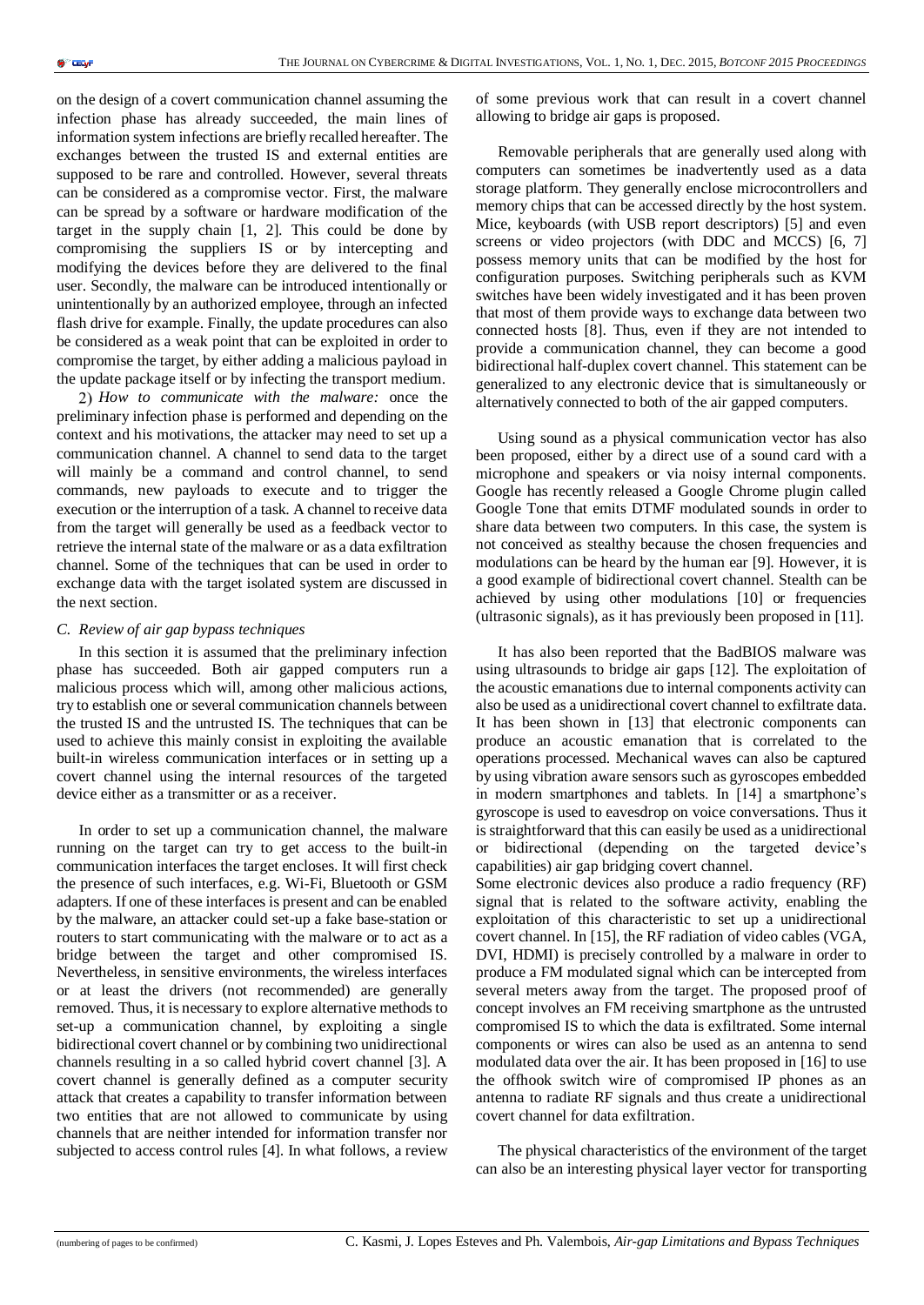data both from or to the target. Data transmission using light is a well-known technique (optical fiber, Li-Fi). For data exfiltration, the target can modulate a signal on light sources it controls, such as the video display or the many LEDs that are available on both the computer and its peripherals (e.g. keyboard). If smart light sources (e.g. network controlled smart light bulbs) can be controlled by one of the compromised entities, they can also be used as a communication channel. On the other side, a light sensor or a video camera can be used to receive the signals. It is proposed in [17] to use the room's temperature to communicate. In the proposed scenario, the attacker can control the air conditioning and heating system of the room the target is. Exploiting that, it has been demonstrated that the target computer can then monitor the temperature reported by its internal sensors and retrieve the data, resulting in a very low bandwidth covert channel.

In the next section, an alternative approach based on a smart use of IEMI and resulting in a unidirectional air gap bridging covert channel is proposed.

# III. DESIGN AND EXPLOITATION OF A COMMAND AND CONTROL **SYSTEM**

Many studies have been devoted to the analysis and the classification of failures induced by parasitic field on information systems. One of the main contributions is related to the hardening of electronic devices to improve the resilience of critical infrastructures and systems to intentional electromagnetic interferences (IEMI). Electromagnetic compatibility (EMC) and interference (EMI) communities have been working on parasitic coupling to and emanations from electronic devices considering threats such as electromagnetic perturbations. In addition, military research and information security communities have shown that EMC is a non-negligible threat for the confidentiality (related to TEMPEST and sidechannels) as well as for the resilience and the integrity (related to IEMI) of electronic systems and processed information [18- 21].

In recently published studies, it has been shown that DRAM design flaws could lead in privilege elevation on COTS computers due to bit-flip on the memory [22]. It can be pointed out that memory errors due to EMC were known by microelectronic designers for a long time. More recently, the use of specific signals to get access remotely to modern smartphones has been demonstrated [23]. These proof-ofconcepts show that electromagnetic compatibility and electromagnetic interference threats could be considered by the information security community as TEMPEST already is.

During the last two years, we have been working on the classification of effects induced by IEMI on COTS computers from an information security perspective [24]. In fact, the operating system logs and the internal sensors of computers were monitored and processed in real-time during parasitic exposure. Some perturbations induced between the temperature sensor and the CPU were interestingly directly correlated to the parasitic field [24]. Electromagnetic fields induce parasitic currents and voltages on electronic devices. Abnormal behavior of electronic devices in such circumstances is directly related to its susceptibility as defined by EMC. During our experiments,

the communication between the analogue temperature sensor and the CPU was responsive to the electromagnetic waves. In this research, we propose to involve IEMI as a command and control system for an installed malware on a targeted computer through sensors responsive to IEMI.

# *A. Principle hypothesis*

The main hypothesis considered in this study is as follows: if the temperature reading error is correlated to the field amplitude it should be possible to co mmunicate through a specifically crafted signal to generate and induce temperature reading errors related to the transmitted data.



Figure 1: Simulation of the bit-transmission hypothesis using GNURadio [25].

A first simulation was performed using the GNURadio companion [25] signal processing software. A continuous wave is modulated with 2 level of amplitudes (AM for short): a low and a high level where the low level '0' is simulated with a null amplitude (source off) and a high level '1' is simulated with the maximal amplitude (source on).

The temperature sensor reaction itself was simulated as having a normal activity which consists in reading the real temperature  $T_{real}$  and reading a wrong temperature  $T_{pert}$  when the source is turned on. As it can be observed in Fig. 1, the amplitude modulation of a continuous wave allows to perform an inline coding of data through the temperature sensor reading activity. The next step is to test the temperature sensor and to experimentally evaluate the possibility of exploiting the reading errors thanks to parasitic electromagnetic field and using this phenomenon as a covert communication channel.

# *B. Preleminary experiments*

For a validation purpose, we set-up the configuration depicted in Figs. 2 and 4. The tested computer was placed in a shielded room, namely a Faraday cage, in order to prevent any disturbances induced by the experiments in the public electromagnetic environment. A monitoring computer, placed outside the shielded room, was connected to the computer under test to have a direct access to the temperature reading error through a fiber optic link.

The signal generator used in the experiment is the softwaredefined radio Ettus USRP 1. A power amplifier was used in order to achieve field amplitudes higher than the susceptibility level of the communication bus between the temperature sensor and the motherboard CPU. Continuous waves (CW) in the 0.1- 1 GHz frequency band were tested to get the optimal frequency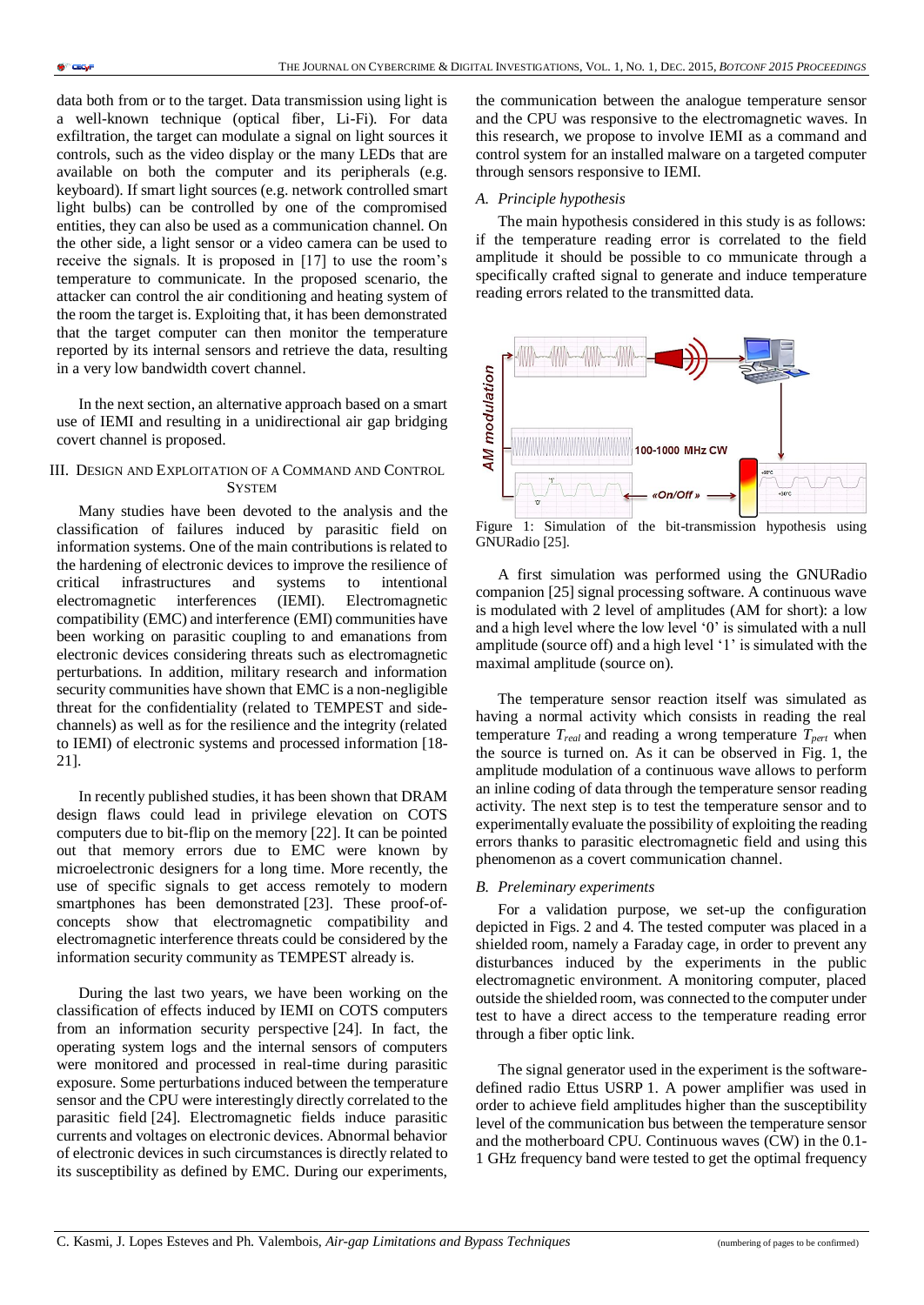for improving the coupling efficiency. Results are summarized in Table I.

Frequencies above 1 GHz, which could also provide interesting results, have been tested. In the  $1 \text{ GHz} - 2 \text{ GHz}$ frequency band, it has been observed that the targeted computers often shutdown when illuminated with parasitic fields. Thus, this working frequency band was not further investigated. Moreover, it is important to mention that the attenuation of the signal amplitude increases with this parameter for a given distance between the source and the target.



Figure 2: Experimental set-up for the radiated case.

The induction of an electric signal to the motherboard printed circuit board (PCB) resulting from an electromagnetic signal is called a back-door coupling [19] as the PCB is not designed to receive electromagnetic waves as opposed to antennas (defined as front-door coupling interfaces [19]). Moreover, the induced parasitic currents and voltages on the PCB can result from direct field to PCB coupling in the case of a radiated emission or from the propagation of electromagnetic waves along the cable networks (e.g. power lines or Ethernet cables). In order to have a clue on an efficient way to induce temperature reading errors on the computer, we tested the following configurations:

*Radiation case*: an emission antenna was placed inside the shielded room as shown in Fig. 2. It was observed that in this case the readings errors reach more than 60°C of dynamic range. In a real environment, the electromagnetic field topology around the target is directly related to the facility configuration in which computers are installed. In order to have a clue on the effects of random configurations of the electromagnetic field topology, the experiment was recently performed in a reverberation chamber [26]. It has been pointed out that the susceptibility of the communication bus is so high that the field topology has little impact on the possibility of inducing perturbations. Nevertheless, the reading errors dynamic for a full generation of the field topologies at low level is between +5°C and +60° above the real temperature which is clearly enough for bit modulation.

Table I: Temperature reading errors versus minimal required mean field strength and collateral effects

| CW<br>frequency<br>(MHz) | Temperature<br>reading error<br>$(^{\circ}C)$ | Mean field<br>strength<br>required<br>(V/m) | Additional<br>effects                                      |
|--------------------------|-----------------------------------------------|---------------------------------------------|------------------------------------------------------------|
| 200                      | $+5$                                          | 35                                          | no                                                         |
|                          | $+25$                                         | 81                                          | Fan speed<br>increases                                     |
| 300                      | $+5$                                          | 23                                          | no                                                         |
|                          | $+1.5$                                        | 33                                          | Fan speed<br>increases<br><b>Network</b><br>interface down |
|                          | $+25$                                         | 65                                          | Computer<br>reboots                                        |
| 600                      | $+5$                                          | 31                                          | no                                                         |
|                          | $+25$                                         | 50                                          | Fan speed<br>increases                                     |

In order to get access to the minimum field strength, a field probe was placed in several locations around the computer. The minimum mean field strength required to induce temperature reading errors is about 30 V/m (close to the limit field strength for the human safety).

In order to have a clue on the range between the targeted computer and the source for a given emitted signal power, the basic free-space propagation formula was used. In order to reach the target for a given distance, the mean powers required have been computed for a 7 dBi gain log-periodic antenna: the power required at 5 meters is 200 W and 3,100 W at 20 meters. Note that the use of higher gain antennas leads to the reduction of the required power. Nevertheless, the required signal powers are in good agreement with existing high power sources which could be used [27]. Furthermore, keeping the use of the software defined radio and a power amplifier, the form factor of the system can be deduced as represented in Fig. 3.



Figure 3: Risk analysis, range versus required emission power

In order to better evaluate the field attenuation in practical scenarios, tests should be performed on a real infrastructure [21] or simulation should be performed with 3D electromagnetic computation software or using more complex propagation equations.

*Conducted case:* an injection probe connected to a small power network is used as represented in Fig. 4. The dynamic of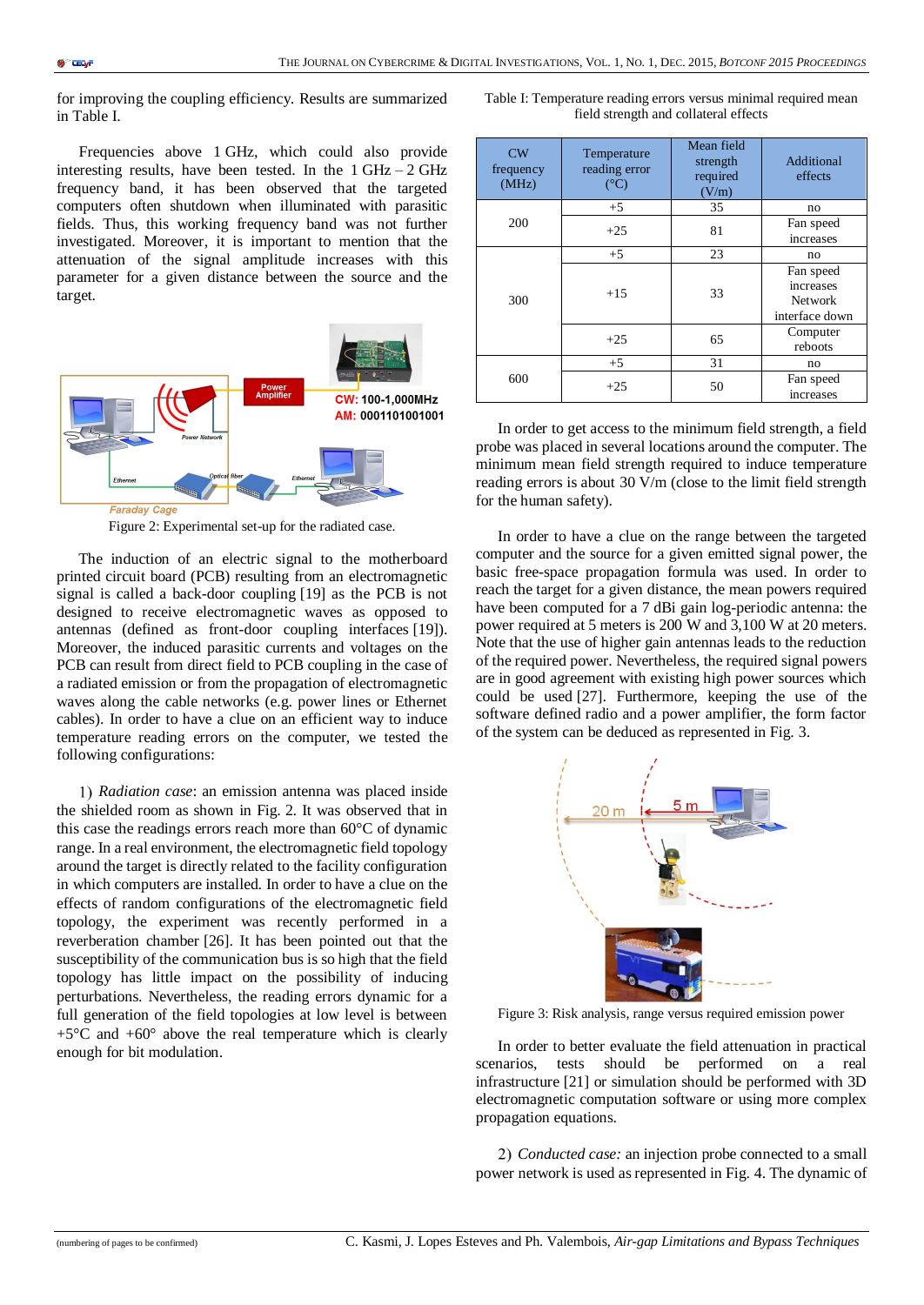the reading errors is between  $+5^{\circ}$ C and  $+50^{\circ}$ C above the real temperature which is again clearly enough for bit modulation. Considering the possibility of generating low frequency signals modulated in amplitude and the low attenuation of the conducted propagation of electromagnetic waves along the power network cables, it allows for enhancing the range between the source and the targeted computer.



Figure 4: Experimental set-up for the conducted case

Nevertheless, the type and number of electronic devices connected to the power network have been shown to be a significant parameter as the quality of the conducted propagation of electromagnetic interferences along the power network is highly susceptible to this parameter. In order to evaluate the real feasibility of inducing system perturbations by direct signal injection, a large power network would be necessary. In this study, only the radiated case will be considered.

#### *C. Channel coding and data transmission*

It was shown in the experiments that the main hypothesis is validated experimentally. Based on the possibility of inducing reading errors on the temperature sensor we created a proof of concept receiver. In order to set-up a mono-directional communication link between the computer under test and the source, a basic malware was implemented which monitors the temperature level provided by the sensor chip enclosed in the computer of the trusted IS. It is assumed that the communication link between the trusted IS computer and the untrusted IS computer could be designed by one of the techniques summarized in Section 2.

Considering that a high level of emitted signals introduces temperature reading errors and that the temperature is decreasing instantaneously when the source is stopped, the continuous wave signal is modulated using a 2-ASK scheme. A 0-symbol means that no RF field is emitted and a 1-symbol means that a RF field is radiated.

As the time needed to query sensors isn't constant, the sampling of temperature has some jitter. To immunize the decoder against de-synchronization, we use a Manchester coding method. Manchester coding makes clock recovery easier because there is a transition for each bit transmitted. The clock must have a frequency twice higher than the bit-rate and the bit sequence is *XORed* with the clock sequence. As a consequence, the clock is included in the signal with the data. In order to start the recording and the decoding of the sent commands, we encapsulate the data with a preamble. The

chosen preamble is a Barker [28] sequence of 7 bits, like in the Bluetooth [29] protocol, prepended by a 0 bit which gives the bit sequence "01110010". The Barker sequence has good autocorrelation properties and thus facilitates the detection of starting packets. Then, we append the size of the data payload to let the decoder determine when to end the sampling. The frame composition is shown in Fig. 5.

| Offset in hits                                         |  |         |  |  |  |
|--------------------------------------------------------|--|---------|--|--|--|
| <b>Content</b>                                         |  | Size(N) |  |  |  |
| Figure 5: Format of the frame before Manchester coding |  |         |  |  |  |

Figure 5: Format of the frame before Manchester coding

The demodulation consists in monitoring continuously the temperature reported by the sensors. The results are then continuously averaged. When the measured temperature is higher than 1.05 times the average, we consider it as a logical high. Otherwise it is a logical low. An example frame received by monitoring the temperature is shown in Fig. 6. Each level is then mapped to a symbol  $0$  (low) or 1 (high). Then, we simply need to monitor the symbol changes to correct the timing and recover the bits transmitted. The sampling rate needed to correctly decode the bits is four times the bit-rate: twice to isolate each symbol (according to Nyquist-Shannon sampling theorem) and twice to decode Manchester and get bit sequence.



Figure 6: Received signal by monitoring the temperature

As soon as it detects a modulated IEMI with the defined mask of bits, it parses it and executes the payload transmitted by the attacker as a Linux shell command. An example of a signal recorded by reading the temperature is represented in Fig. 6. The bit-rate is related to the hardware time constraint for accessing the temperature sensor measurement. A value is obtained each 100 ms and we used 4 measures for one bit in order to prevent decoding errors. Based on the last considerations, it has been observed experimentally that the bitrate can reach 2.5 bits/s which is sufficient to communicate with the malware as well as to update it. The optimization of the transmission rate has not been further explored in this research.

#### IV. COUNTER-MEASURES

As pointed out in Section II, using air gaps to physically isolate sensitive IS from untrusted IS is a good security practice. However, like any other security defense technique, air gaps have limitations and can be bypassed, depending on the context and the considered attacker profile. Indeed, under certain circumstances, it has been shown that air gaps can be bridged in several ways, mostly consisting in a malware infection of both sides of the air gap followed by the exploitation of one or several covert communication channels. In this section, a discussion about some countermeasures and good practices is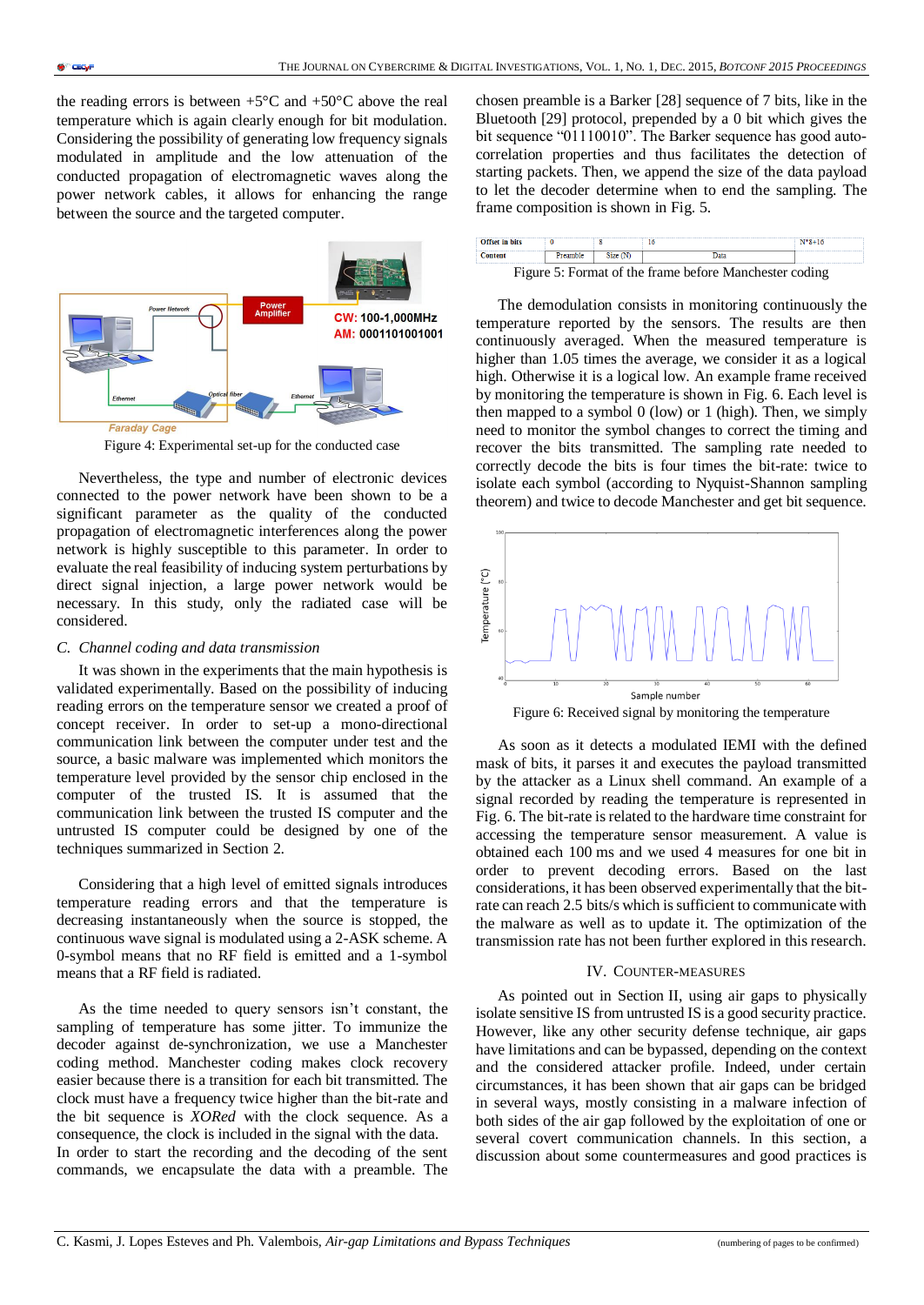proposed. As can be expected, the countermeasures aim to prevent the malware infection and the establishment of covert channels.

The first main class of countermeasures concerns the malware infection. Thus, the classical technical and organizational good practices to prevent and detect malware shall be applied. Ideally, the sensitive isolated IS shall not have interactions directly or indirectly with untrusted IS. It is also possible to use sanitization machines for legitimate data transit and inspection, but with data exchange comes risk. This class of measures has been widely investigated during the last twenty years and many reference guides and tools are available for further information.

The second class of countermeasures aims to increase the difficulty to establish a covert communication channel. Depending on the physical phenomenon the communication relies on, several countermeasures allowing prevention or detection can be considered. First, in order to reduce the attack surface, the unnecessary built-in communication interfaces shall be physically removed from the devices from the sensitive isolated IS. For radio frequency communications, using TEMPEST proof devices for sensitive IS can be a good start. These devices are generally better shielded and are supposed to guarantee that the electromagnetic emanations of their components cannot be intercepted from beyond a certain distance. Placing sensitive equipment in shielded racks or even better in Faraday cages can also prevent electromagnetic exchanges with an outsider [30]. To avoid conducted diffusion of the electromagnetic activity, filters can be placed in the power network to contain the spurious signals. The detection of covert channels using radio frequencies is a big challenge. Generally, a continuous monitoring of the radio spectrum is needed, along with artificial intelligence algorithms to identify discrepancies in the spectrum.

For covert channels involving IEMI, a detection solution based on the built-in sensors of the devices has recently been proposed [24, 31]. It consists in a continuous monitoring of the sensors (e.g. voltage, temperature and fan speed) and operating system logs and applying detection heuristics to detect abnormal electromagnetic activity around the target device. Part of this solution could also be used for the detection of the attacks based on sensor measurement variations, such as the room temperature modulation.

For communications relying on light and sound, it is possible to combine a good physical isolation and organizational processes. Devices belonging to the sensitive IS shall be placed in specific rooms, ideally without windows and with good phonic isolation properties. For preventing the reception of data through these channels, the corresponding hardware sensors shall be removed: video camera, sound card, microphone, IrDA interface…

#### V. CONCLUSION

Air gap is a technique that is commonly used for isolating trusted information systems from untrusted ones. Unfortunately, the security brought up by such a technique is generally overestimated. It has been shown that air-gaps limits can be overcome by a malware infection of the air gapped IS and by setting up covert communication channels between the trusted IS and the untrusted ones.

In this paper, a summary of known techniques to bypass air gaps was presented. A new method has been proposed relying on the use of intentional electromagnetic sources and exploiting the sensitivity to parasitic electromagnetic field of some builtin sensors in commercial-off-the-shelf computers. It has been shown that this technique opens a new way to set up a unidirectional covert communication channel between an attacker and a compromised air gapped computer, leading to an interesting way to command and control a malware installed on the air-gapped device.

In order to prevent the preliminary infection, several common techniques can be used like applying the state of the art of information security best practices. Technical and organizational countermeasures have been provided in order to prevent the communication link establishment. The need for additional monitoring systems has been highlighted in order to detect abnormal physical layer activities due to covert channel exploitation.

Finally, this study shows the main limitations of the air gap for information security. Covert channels are generally hard to detect and their prevention involves heavy physical and organizational measures. Additionally, the security brought up by air gaps can easily be circumvented if the technical and organizational best practices are not correctly applied. The huge constraints air gaps imply for the users in their day to day work can lead to small deceptive behaviors from legitimate users, who often assume that the isolation will be enough to support their deception. This shows that besides the technical and organizational measures that should be enforced for an air gap to be efficient, the education of the users is also mandatory to fully benefit from the security brought by air gaps.

#### **REFERENCES**

- [1] NIST, National Supply Chain Risk Management Practices for Federal Information Systems, 2014.
- [2] CERT-UK, Cyber-security risks in the supply chain, 2015.
- [3] H. Okhravi, S. Bak, S. T. King, "Design, Implementation and Evaluation of Covert Channel Attacks", IEEE International Conference on Technologies for Homeland Security, 2010.
- [4] B. W. Lampson, "A Note on the Confinement Problem", Communications of the ACM, pp 613-615, 1973.
- [5] USB Implementers Forum, USB Device Class Definition for Human Interface Devices (HID), 2001.
- [6] Video Electronics Standards Association, VESA Enhanced Display Data Channel Standard, 2004.
- [7] Video Electronics Standards Association, VESA Monitor Control Command Set Standard Version 3, 2006.
- [8] A. Davis, "HDMI Hacking Displays Made Interesting", BlackHat USA 2012.
- [9] A. Kaufmann, B. Smus, "Tone: An experimental Chrome extension for instant sharing over audio", Google Research Blog, 2015,